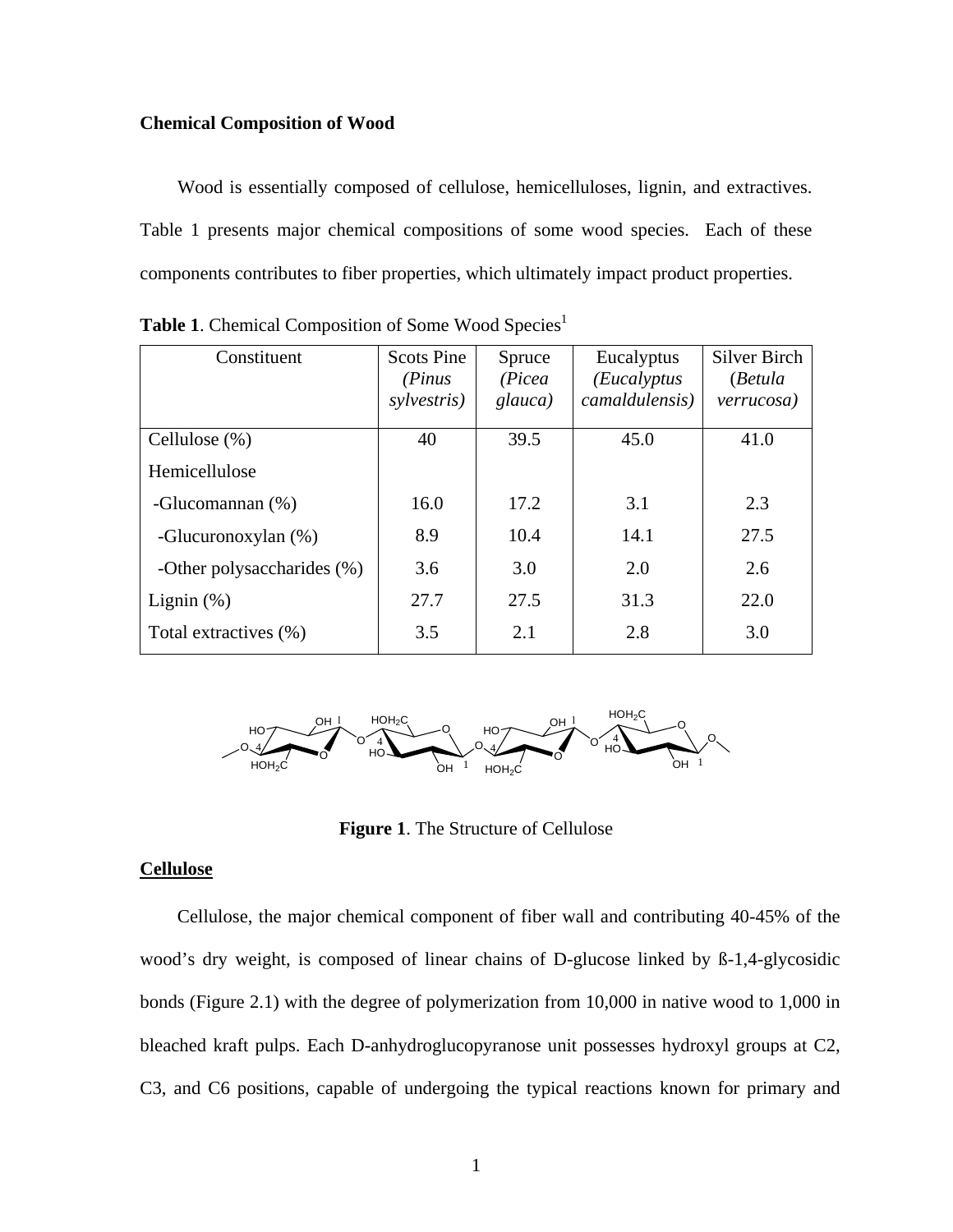secondary alcohols. The molecular structure imparts cellulose with its characteristic properties: hydrophylicity, chirality, degradability, and broad chemical variability initiated by the high donor reactivity of hydroxyl groups.

 Cellulose has a strong tendency to form intra- and inter-molecular hydrogen bonds by the hydroxyl groups on these linear cellulose chains, which stiffen the straight chain and promote aggregation into a crystalline structure and give cellulose a multitude of partially crystalline fiber structures and morphologies.<sup>2</sup> The degree of crystallinity of different cellulose samples are presented in Table  $2<sup>3</sup>$ 

| Sample                     | X-ray crystallinity (%) |  |  |
|----------------------------|-------------------------|--|--|
| <b>Cotton linters</b>      | 56-63                   |  |  |
| Sulfite dissolving pulp    | 50-56                   |  |  |
| Prehydrolyzed sulfate pulp | 46                      |  |  |
| Viscose rayon              | $27 - 40$               |  |  |
| Regenerated cellulose film | 40-45                   |  |  |

**Table 2**. X-Ray Crystallinity of Some Cellulose Materials

 The ultrastructure of native cellulose (cellulose I) has been discovered to possess unexpected complexity in the form of two crystal phases:  $I_{\alpha}$  and  $I_{\beta}$ .<sup>4</sup> The relative amounts of  $I_\alpha$  and  $I_\beta$  have been found to vary between samples from different origins. The  $I_\alpha$ -rich specimens have been found in the cell wall of some algae and in bacterial cellulose, whereas I<sub>β</sub>-rich specimens have been found in cotton, wood, and ramie fibers.<sup>5</sup> The crystal and molecular structure, together with hydrogen-bonding system in cellulose I<sup>α</sup> and Ιβ has been determined recently by Nishiyama *et al* using atomic-resolution synchrotron and neutron diffraction data recorded from oriented fibrous samples prepared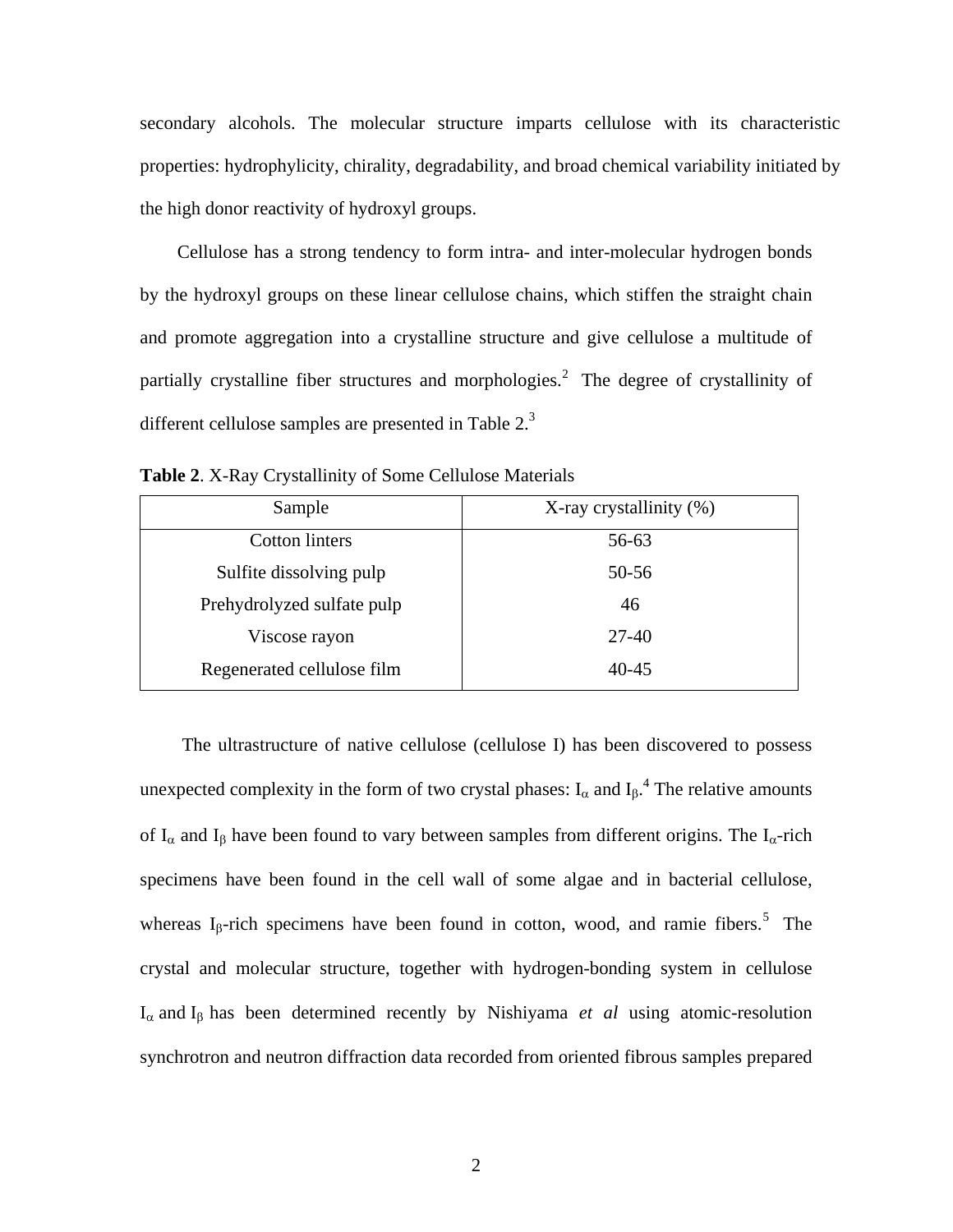by aligning cellulose microcrystals from the cell wall of the freshwater alga [18] and tunicin. $6$ 

 The presence of crystalline cellulose, with regions of less order, and the size of the elementary fibrils work together to produce interesting combination of contrary properties such as stiffness and rigidity on one hand and flexibility on the other hand.<sup>7</sup> Crystalline cellulose has a very limited accessibility to water and chemicals. Chemical attack can therefore be expected to occur primarily on amorphous cellulose and crystalline surface.



**Figure 2.** Principal Structure of Galactoglucomannans in Softwood

Sugar units: β-D-glucopyranose (Glc*P*); β-D-mannopyranose (Man*p*); β-D-galactopyranose (Gal*p*). R =  $CH<sub>3</sub>CO$  or H. The lower representation is the abbreviated formula showing the proportions of the units (galactose-rich fraction)

#### **Hemicellulose**

 Unlike cellulose, hemicelluloses have lower DP (only 50-300) with side groups on the chain molecule and are essentially amorphous. The main hemicelluloses of softwood are galactoglucomannans (Figure 2) and arabinoglucuronoxylan (Figure 3), while in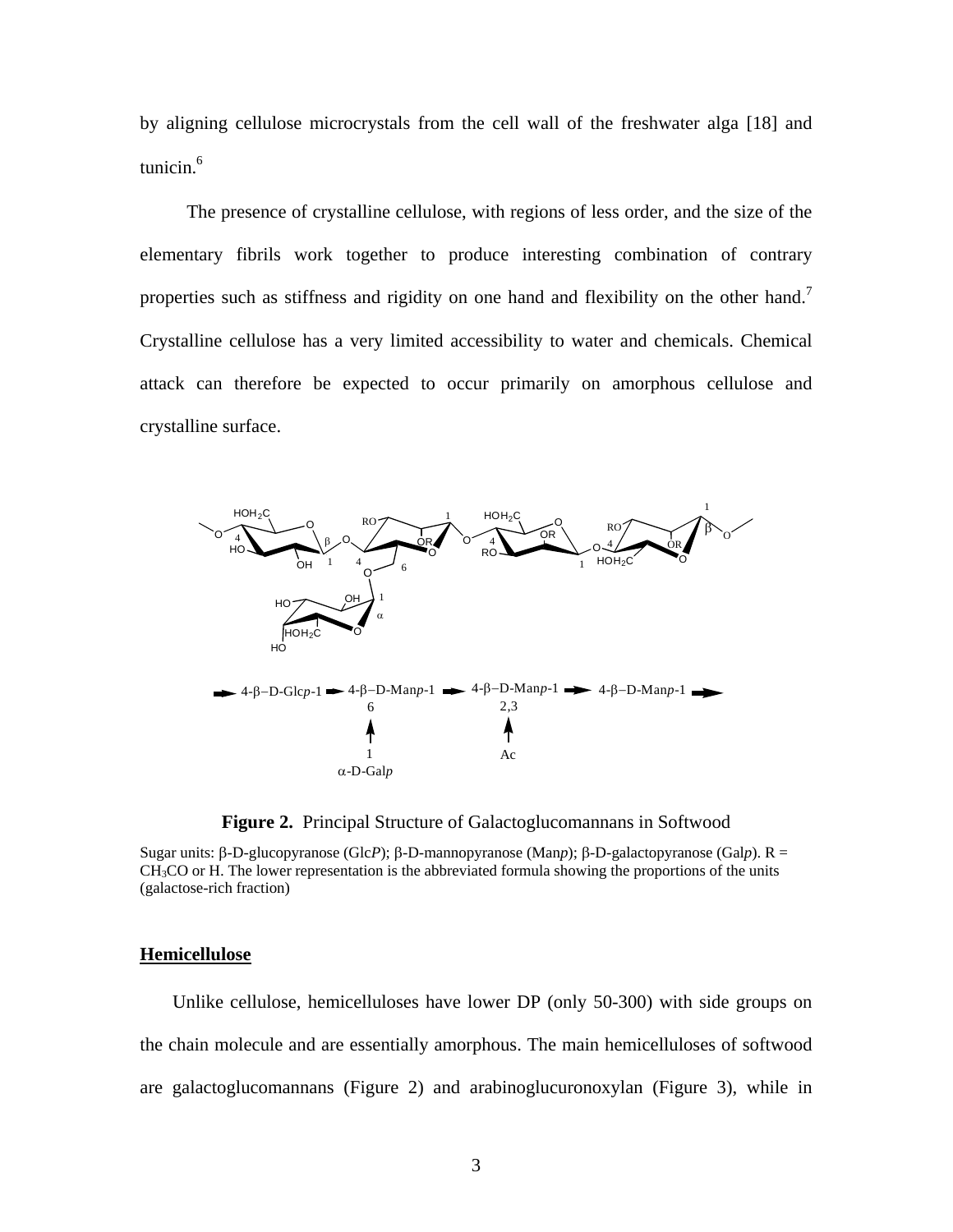hardwood is glucuronoxylan (Figure 4). Table 2 summarizes the main structural features of hemicelluloses appearing in both softwood and hardwood.



#### **Figure 3.** Principal Structure of Arabinoglucuronoxylan in Softwood

Sugar units: β-D-xylopyranose (Xyl*P*); 4-O-methyl-α-D-glucopyranosyluronic acid (Glc*p*A); α-L-Arobinofuranose (Ara*f*). The lower representation is the abbreviated formula showing the proportions of the units.



#### **Figure 4.** Principal Structure of Glucuronoxylan in Hardwood

Sugar units: β-D-xylopyranose (Xyl*P*); 4-O-methyl-α-D-glucopyranosyluronic acid (Glc*p*A); R = Acetyl group  $(CH_3CO)$ .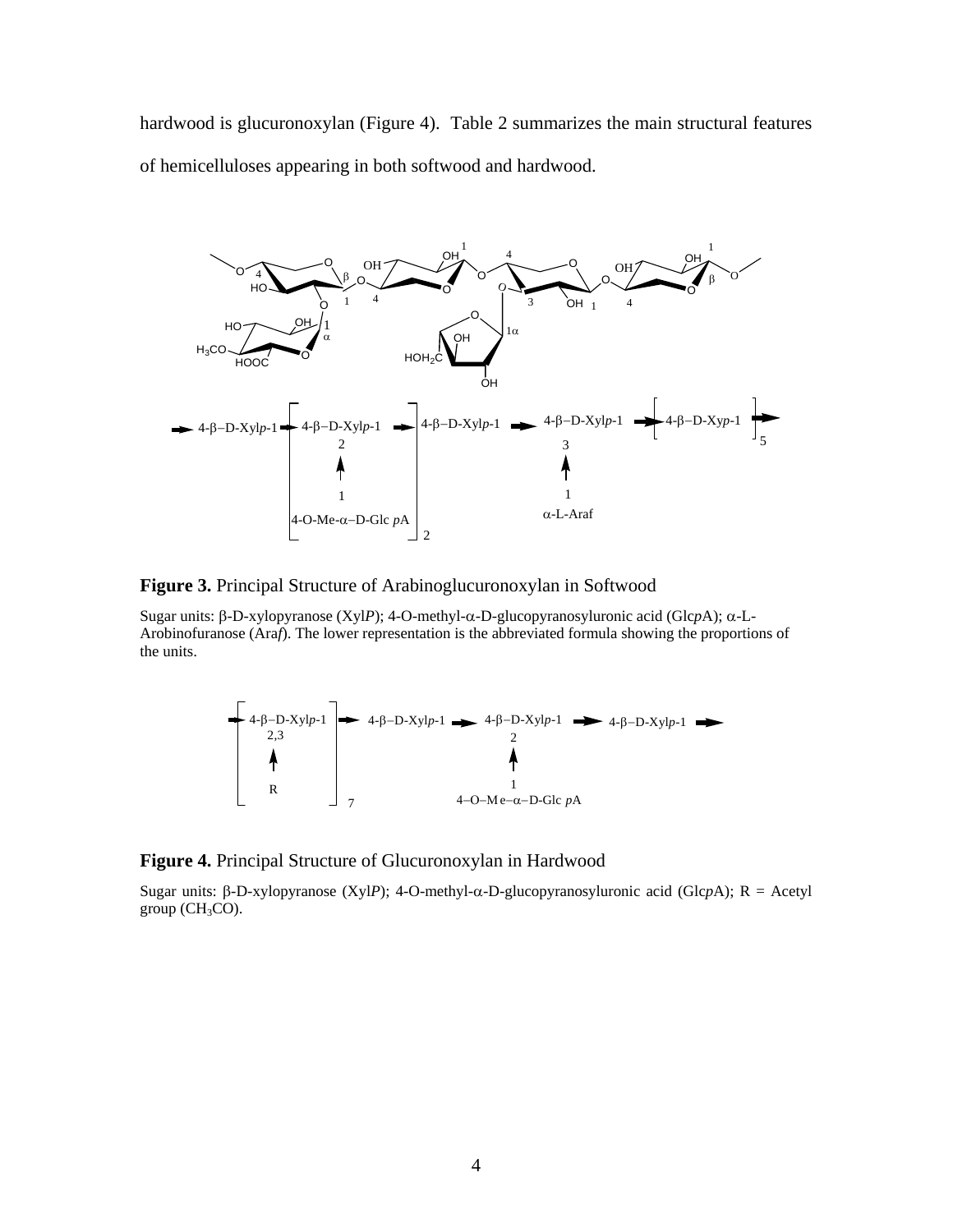| Wood      | Hemicellulose              | Amount                                    | Composition                                                         | <b>DP</b>                                  |                                                             |     |
|-----------|----------------------------|-------------------------------------------|---------------------------------------------------------------------|--------------------------------------------|-------------------------------------------------------------|-----|
|           | type                       | $(% \mathcal{L}_{0}^{\infty}$ on<br>wood) | Units                                                               | Molar<br>ratios                            | Linkage                                                     |     |
| <b>SW</b> | Galacto-<br>glucomannan    | $5 - 8$                                   | $\beta$ -D-Manp<br>$\beta$ -D-Glcp<br>$\alpha$ -D-Galp<br>Acetyl    | 3<br>1<br>1<br>1                           | $1 \rightarrow 4$<br>$1 \rightarrow 4$<br>$1 \rightarrow 6$ | 100 |
|           | (Galacto)-<br>glucomannan  | $10 - 15$                                 | $\beta$ -D-Man $p$<br>$\beta$ -D-Glcp<br>$\alpha$ -D-Galp<br>Acetyl | $\overline{4}$<br>$\mathbf{1}$<br>0.1<br>1 | $1 \rightarrow 4$<br>$1 \rightarrow 4$<br>$1 \rightarrow 6$ | 100 |
|           | Arabino-<br>glucuronoxylan | $7-10$                                    | $\beta$ -D-Xylp<br>$4-O-Me-\alpha-D$<br>GlcpA<br>$\alpha$ -L-Araf   | 10<br>2<br>1.3                             | $1 \rightarrow 4$<br>$1 \rightarrow 2$<br>$1 \rightarrow 3$ | 100 |
| <b>HW</b> | Glucuronoxylan             | $15 - 30$                                 | $\beta$ -D-Xylp<br>$4-O-Me-\alpha-D$ -<br>GlcpA<br>Acetyl           | 10<br>1<br>7                               | $1 \rightarrow 4$<br>$1 \rightarrow 2$                      | 200 |
|           | Glucomannan                | $2 - 5$                                   | $\beta$ -D-Manp<br>$\beta$ -D-Glcp                                  | $1-2$<br>1                                 | $1 \rightarrow 4$<br>$1 \rightarrow 4$                      | 200 |

Table 2. The Major Hemicellulose Components in Softwood and Hardwood<sup>1</sup>

 Unlike glucomannan, xylan contains acidic groups (glucuronic acid) (Figure 3 and Figure 4) and has a molecular structure similar to cellulose when their branches are removed from xylan, which may make xylan combine with cellulose in more ordered structure after kraft pulping.<sup>8</sup>

 Glucomannan is very sensitive to kraft cooking conditions and is already dissolved to a large extent at the beginning of kraft cooking, whereas xylan is more resistant.<sup>7</sup> Therefore, the content of xylan in chemical softwood kraft pulp becomes almost the same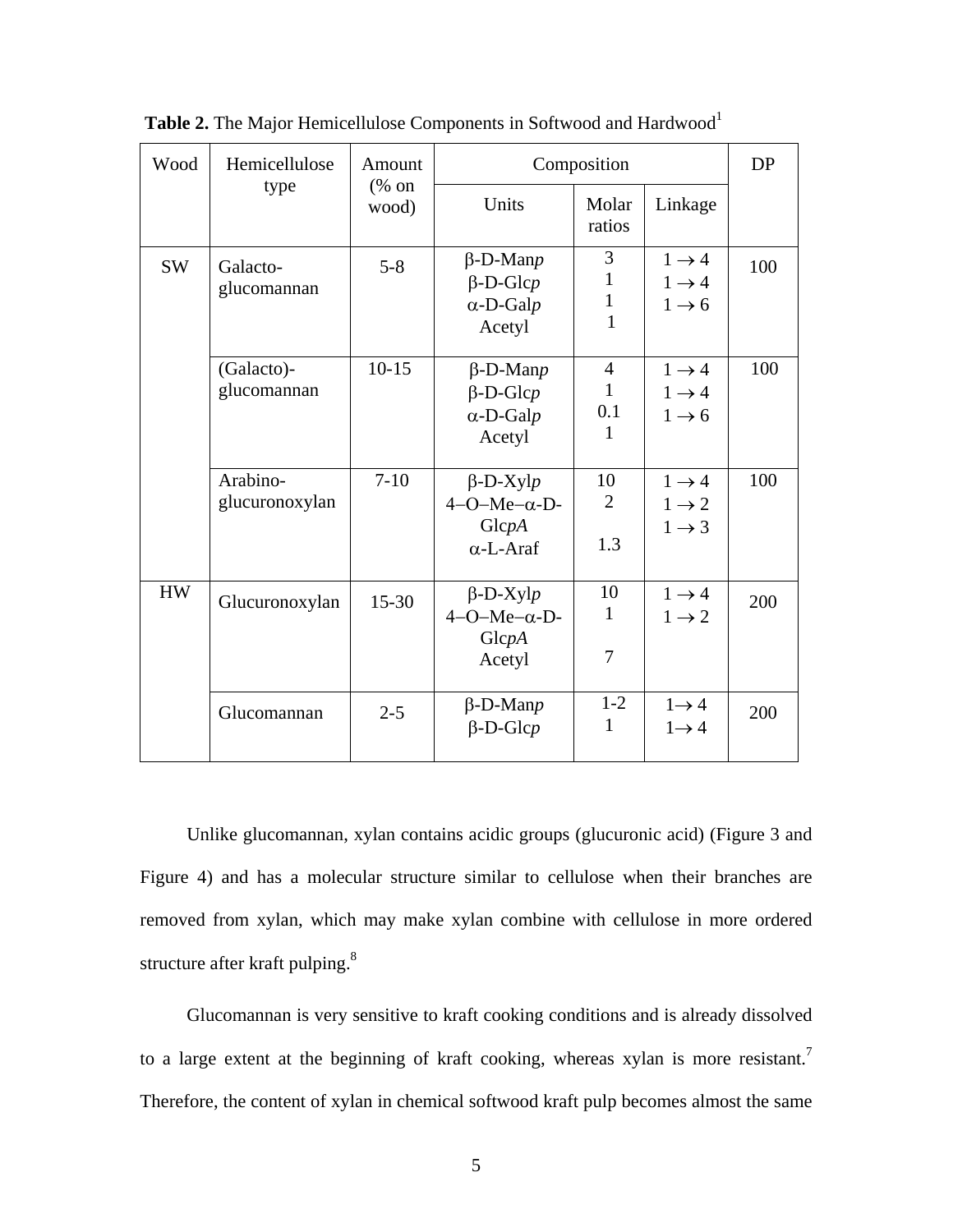as that of glucomannan in spite of considerably higher content of glucomannan in softwood (Table 3). Hemicelluloses in hardwood kraft pulps are dominated by xylan. Furthermore, relocation of xylan in fiber can occur during kraft cooking due to the sorption of xylan from cooking liquor. Consequently, enhanced hemicellulose (xylan) levels on pulp fiber surfaces have been reported for both softwood and hardwood kraft pulps.<sup>9</sup>

| Constituents               | Pine        | <b>Birch</b> |
|----------------------------|-------------|--------------|
|                            | (Pinus      | (Betula      |
|                            | sylvestris) | verrucosa)   |
| Cellulose $(\%)$           | 40.0        | 41.0         |
| Hemicellulose              |             |              |
| -Glucomannan (%)           | 16.0        | 2.3          |
| -Glucuronoxylan (%)        | 8.9         | 27.5         |
| -Other polysaccharides (%) | 3.6         | 2.6          |
| Lignin $(\%)$              | 27.7        | 22.0         |
| Total extractives (%)      | 3.5         | 3.0          |

 **Table 3**. The Change of Chemical Composition of Birch and Pine

 In addition, all sugar components can take part in the formation of lignin carbohydrate complexes by covalent linkages between lignin and carbohydrates in both wood and pulps.<sup>10</sup> The most frequently suggested LCC-linkages in native wood are benzyl ester, benzyl either, and glycosidic linkages. However, the benzyl ester linkage is alkali-labile and may therefore be hydrolyzed during kraft pulping process. The latter two linkages are alkali-stable and would survive from the hydrolysis during kraft pulping process.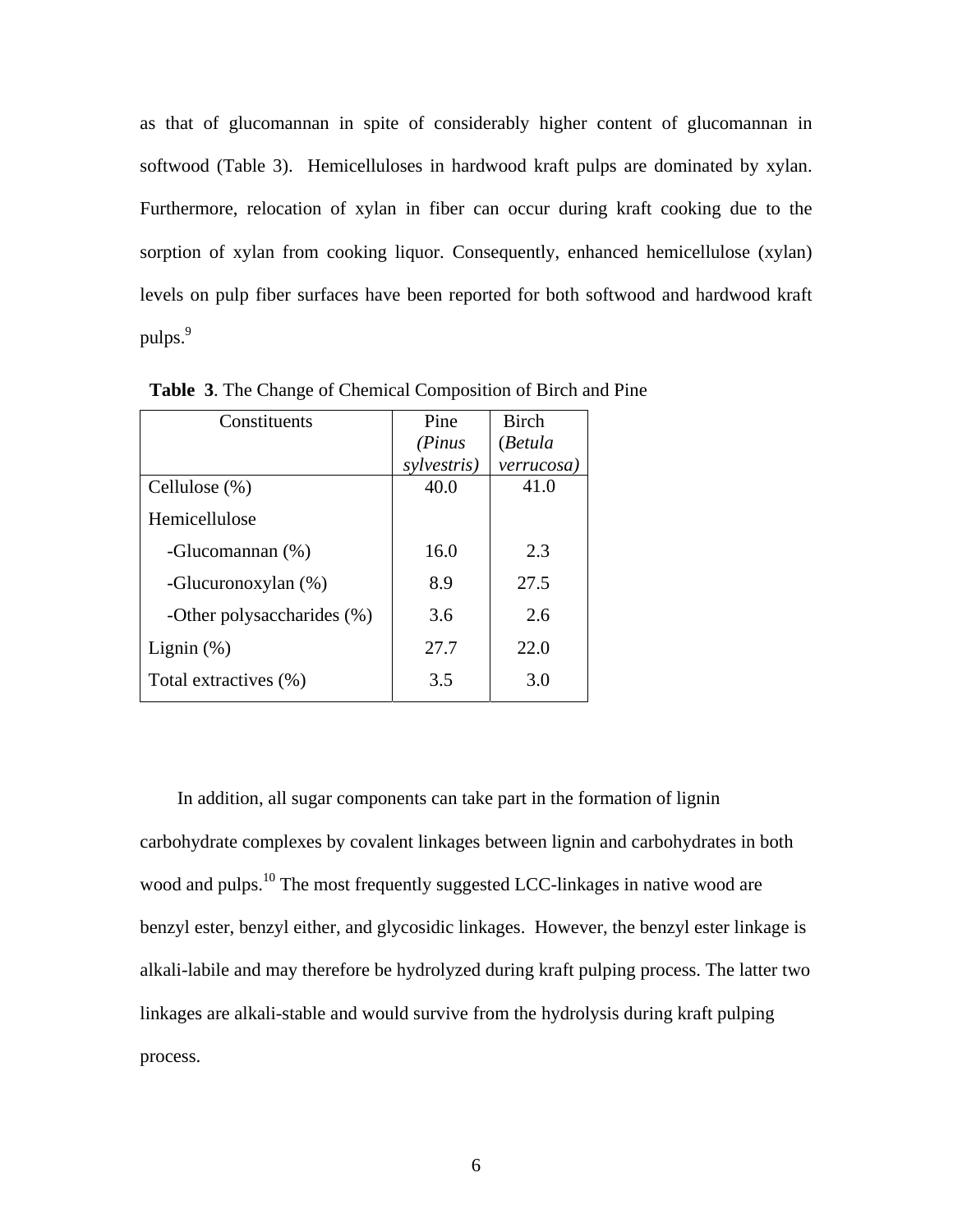# **Proximate Analysis of Wood**

## **Typical Wood Properties**

| <b>Wood</b>      | Oven       | Calorif      | $\frac{0}{0}$ | % $\alpha$       | % Pentosan | % Extractives | $%$ Ash          |
|------------------|------------|--------------|---------------|------------------|------------|---------------|------------------|
| <b>Species</b>   | <b>Dry</b> | <b>Value</b> | Lignin        | <b>Cellulose</b> |            |               |                  |
|                  | Density*   | Wood**       |               |                  |            |               |                  |
| <b>Softwoods</b> |            |              |               |                  |            |               |                  |
| Western          | 35.0       |              | 25.4          | 42.3             | 7.9        | 8.3           | 0.3              |
| White Pine       |            |              |               |                  |            |               |                  |
| White            | 416        |              | 27.8          | 42.1             | 12.1       | 2.3           |                  |
| Spruce           |            |              |               |                  |            |               |                  |
| <b>Black</b>     | 400        |              | 27.3          | 45.8             | 12.5       | 2.2           | 0.29             |
| Spruce           |            |              |               |                  |            |               |                  |
| Norway           | 368        |              | 26.9          | 42.3             | $11.0$     | 0.9           | 0.31             |
| Spruce           |            |              |               |                  |            |               |                  |
| Loblolly         | 545        | 4381         | 28.1          | 43.3             | 12.6       | 3.8           | $\overline{0.4}$ |
| Pine             |            |              |               |                  |            |               |                  |
| Slash Pine       | 560        | 4281         | 28.0          | 46.1             | 8.6        | 2.6           | 0.6              |
| Jack Pine        |            | 4962         | 28.3          | 45.2             | 11.3       | $4.0\,$       | 1.3              |
|                  |            | (bone-       |               |                  |            |               |                  |
|                  |            | dry)         |               |                  |            |               |                  |
|                  |            |              |               |                  |            |               |                  |
|                  |            |              |               |                  |            |               |                  |
|                  |            |              |               |                  |            |               |                  |
|                  |            |              |               |                  |            |               |                  |
|                  |            |              |               |                  |            |               |                  |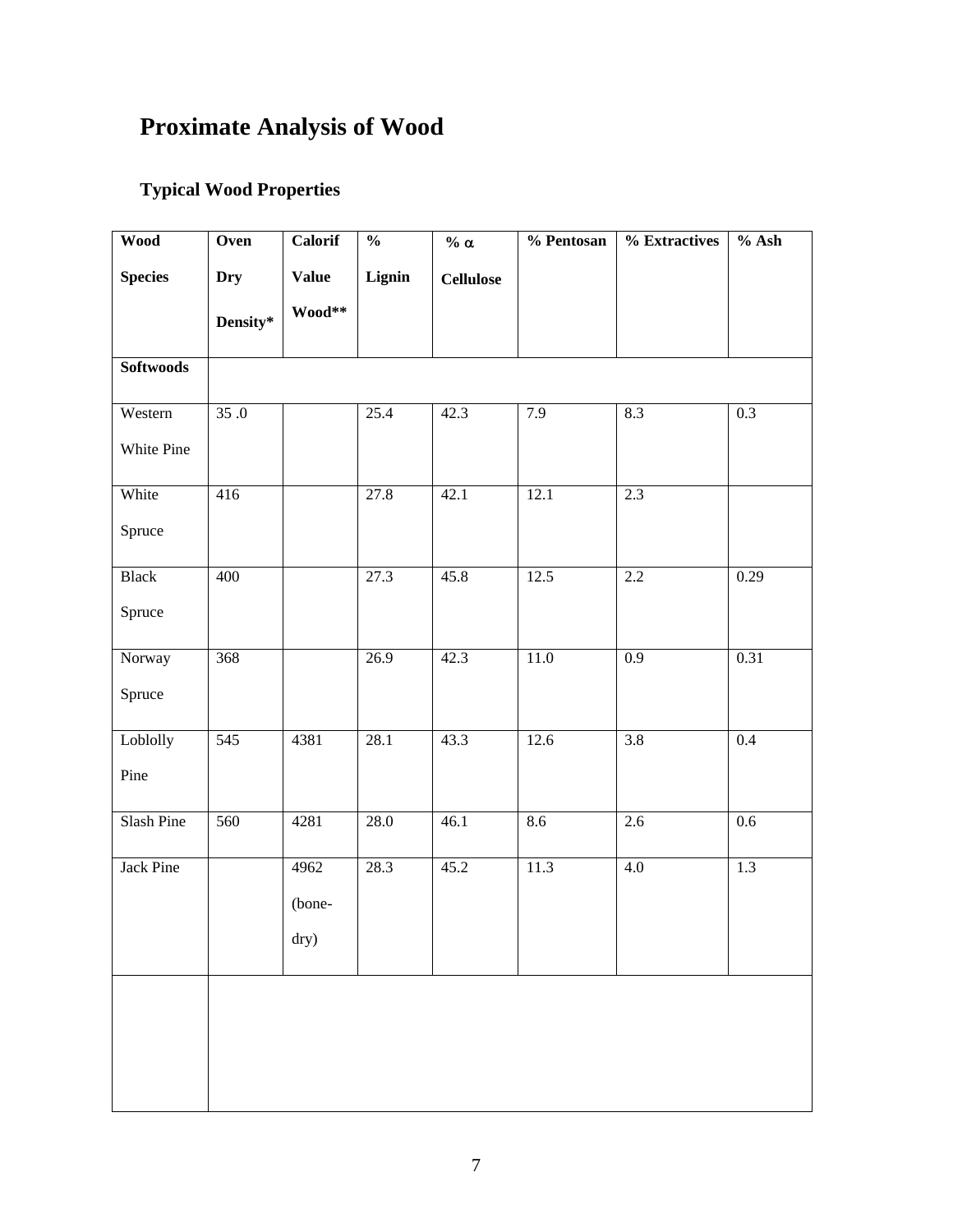| <b>Hardwoods</b> |                  |              |               |                  |            |                  |                        |
|------------------|------------------|--------------|---------------|------------------|------------|------------------|------------------------|
| <b>Wood</b>      | Oven             | Calorif      | $\frac{0}{0}$ | $\%$ $\alpha$    | % Pentosan | % Extractives    | $%$ Ash                |
| <b>Species</b>   | <b>Dry</b>       | <b>Value</b> | Lignin        | <b>Cellulose</b> |            |                  |                        |
|                  | Density*         | Wood**       |               |                  |            |                  |                        |
| Yellow           | $\overline{657}$ | 3215         | 21.2          | 49.4             | 21.4       | 2.6              | $\overline{2.9} - 1.7$ |
| <b>Birch</b>     |                  |              |               |                  |            |                  |                        |
| Red Maple        | 561              |              | 22.8          | 44.5             | 17.1       | 2.5              | 5.2                    |
| Yellow           | 432              | 4275         | 25.3          | 33.5             | 20.1       | $\overline{3.6}$ | 2.8                    |
| Poplar           |                  | (oven-       |               |                  |            |                  |                        |
|                  |                  | dry)         |               |                  |            |                  |                        |
| Quaking          | 400              | 3215         | 18.2          | 50.2             | 17.5       | 2.4              | $\overline{4}$         |
| Aspen            |                  |              |               |                  |            |                  |                        |

\*kg/cu m; \*\* kcal/kg aid dry

### **REFERENCES**

2 Klemn, D., Heublein, B., Fink, H.-P., Bohn, A., *Cellulose: Fascinating biopolymer and sustainable raw material.* Angew. Chem. Int. Ed., 2005. **44**: p. 3358-3393.

3 Klemn, D., Philipp, B., Heinze, T., Heinze, U., Wagenknecht, W., *Comprehensive cellulose chemistry. Fundamentals and analytical methods*. Vol. 1. 1998, Weinhein, Germany: WILEY-VCH. 266.

4 Atalla, R.H., VanderHart, D.L., *Native cellulose: A composite of two distinct crystalline forms.* Science, 1984. **223**(4633): p. 283-285.

<sup>5</sup> Horii, F., Hirai, A., Kitamaru, R., Transformation ofnative cellulose crystals from cellulose I(β) to I( $\alpha$ ) through solid-state chemical reactions. Macromolecules, 1987.

 1 Sjostrom, E., *Wood Chemistry. Fundamentals and Applications.* Second edition ed. 1993, San Diego: Academic press. 292.